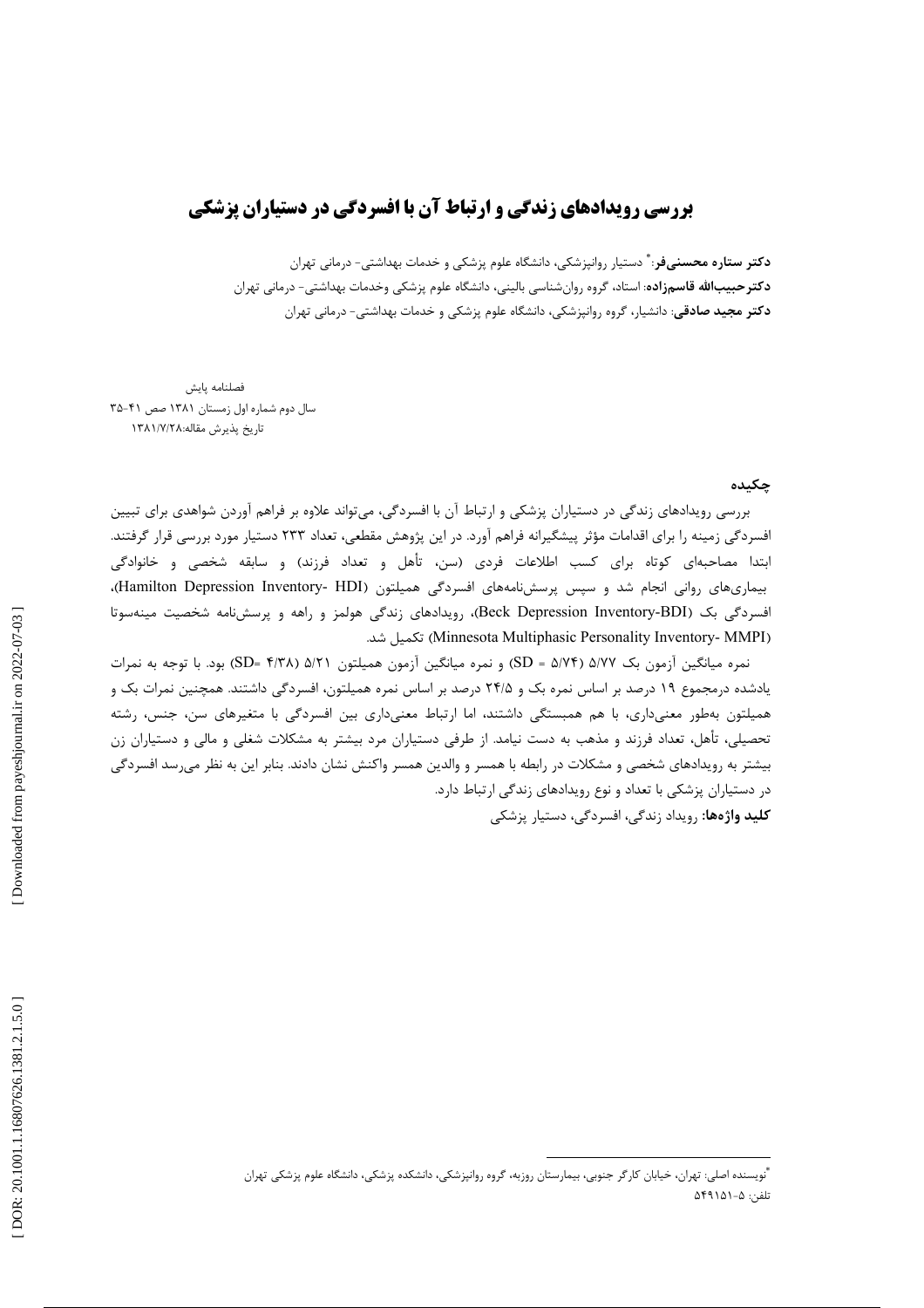فصلنامه پژوهشكده علوم بهداشتى جهاددانشگاهى

مقدمه

افسردگی، یکی از شایعترین تشخیصهای روانپزشکی است که با روند روبه رشد و شیوعش، معضلی اساسی برای بهداشت روان ايجاد كرده است. سازمان جهانى بهداشت (WHO) پیش بینی می کند که تا سال ۲۰۲۰ افسردگی دومین علت ناتوانی محاسبه شده بر اساس سالهای عمر (Disability Adjusted Life Years-DALY) پس از بیماری ایسکمیک قلبی باشد. حدود ۲۰ درصد از زنان و ۱۲ درصد از مردان، زمانی در زندگی خود افسردگی را تجربه می کنند. یکی از عوامل مهم که در ایجاد افسردگی مؤثر شناخته شده، رویدادهای زندگی است. رویداد زندگی تغییری است که بهطور ناگهانی در زندگی فرد رخ میدهد. این رویدادها لزوماً ناخوشایند نبوده و می توان آنها را به دو دسته خوشایند و ناخوشايند تقسيمېندى نمود.

ويليام هاروي (.Harvwy W) و ويليام اوسلر (.Osler W) در قرن نوزدهم به ارتباط بین رویدادهای تنشiای زندگی و شروع بيماري اشاره داشتهاند[٢]. اما ييكل (Paykel) درسال ۱۹۹۷ اولین کسی بود که به رابطه بین رویدادهای زندگی و افسردگی توجه کرد و متوجه شد که تعداد رویدادها، بهخصوص رویدادهای ناخوشایند در بیماران افسرده نسبت به غیرافسردهها بیشتر است. پیکل طی مطالعه دیگری بیان کرد که خطر ایجاد افسردگی در عرض شش ماه پس از رویدادهای تنشiا شش برابر کسانی است که رویداد تنشiایی را تجربه نکردهاند [۹ و ۸]. براون (Brown) و هريس (Harris) عنوان كردند كه اتفاق افتادن رویدادی بهشکل فقدان (مرگ، جدایی و …) در ۹ ماه گذشته، نقشی اساسی در ایجاد افسردگی دارد و چهار عامل مستعدکننده در این میان مهم هستند: تعداد بچههای کوچک در خانه، نداشتن همراز (Confident)، بی کاری واز دستدادن مادردر سنین پایین [۵]. نتایج کم و بیش مشابهی درمطالعات ببينگتون (Bebbington)، روی (Roy)، کوريل (Coryell) و مونت (Mundt) بهدست آمد[۴، ۶، ۷ و ۱۲].

در مورد اثر رویدادهای زندگی در انواع مختلف افسردگی، مطالعات انجامشده، نتايج متفاوتي نشان دادهاند. بهعنوان مثال ويچن (Wittchen) در مطالعهاي كه هفت سال بهطول انجاميد نتیجه گرفت که رویدادهای زندگی، تنها درافسردگیهای

رواننژندانه و نه افسردگیهای درونزاد، تأثیر دارند [۲]. کلر (Keller) در مطالعهای بر روی تعدادی از بیماران با افسردگی درونزاد، نتیجه گرفت که ارتباط قابلملاحظهای بین تعداد رویدادهای زندگی در عرض یکسال و میزان بهبودی وجود دارد [۲]. افرادي چون لويد (Lloyd)، ويچن و فريس (Friis) در مطالعات خود نشان دادند که رویدادهای زندگی میتواند اثری منفی در یاسخدهی به درمان افراد افسرده داشته باشد  $[\gamma, \gamma]$ 

تعدادی از صاحب نظران به این نکته پرداختهاند که آنچه در رویداد زندگی اهمیت دارد، معنای آن رویداد در ذهن فرد است. مثلاً براون و هریس نشان دادند که رویدادهایی که معنای «از دست دادن» (Loss) دارند، بهخصوص اگر با معنای «تحقیر» همراه باشند، بیشتر با افسردگی همخوانی دارند [۳]. بیفولکو (Bifulco)، دو عامل «ارزیابی منفی از خویشتن» و «وجود عوامل منفی در ارتباطات نزدیک» را در استعدادپذیری برای افسردگی ناشی از رویداد زندگی مهم دانست[۱۰].

این مسأله که اتفاق افتادن رویدادهای زندگی در زنان بیش از مردان باشد، مورد حمایت قرار نگرفته است. ولی به نظر میرسد بعضی از رویدادها از نظر اهمیت در زن و مرد متفاوت باشد. مثلاً کندلر (Kendler) در مطالعهای نشان داد که مردان به طلاق و مشکلات شغلی و زنان به مشکلاتی چون بیماری و مرگ خویشاوندان نزدیک، واکنش بیشتری نشان میدهند [١٣]. با اين حال بعضى مطالعات، از جمله مطالعات كرگ (Craig) و ویلهلم (Wilhelm) تفاوتی در این زمینه نشان نداده است [٣].

مبحث رویدادهای زندگی، تفاوت شیوع آن در جمعیتهای مختلف، اثر آن در ایجاد افسردگی و بیماریهای دیگر و اهمیت آن از جهت پیشگیری و درمان بیماریهای روانی همچنان مورد مطالعات مختلف قرار دارد. در این تحقیق بر آن شدیم ارتباط بین رویدادهای زندگی و افسردگی را در دستیاران پزشکی بررسی کنیم. جمعیتی که به نظر میرسد از نظر سنی و شغلی در معرض تنشهای مختلف باشند و در صورت وجود ارتباط بین رویداد زندگی و افسردگی، در خطر افسردگی هستند. این نکته بهآن جهت حایز اهمیت است که دستیاران یزشکی بهعنوان نیروهای متخصص وارد جامعه خواهند شد و بر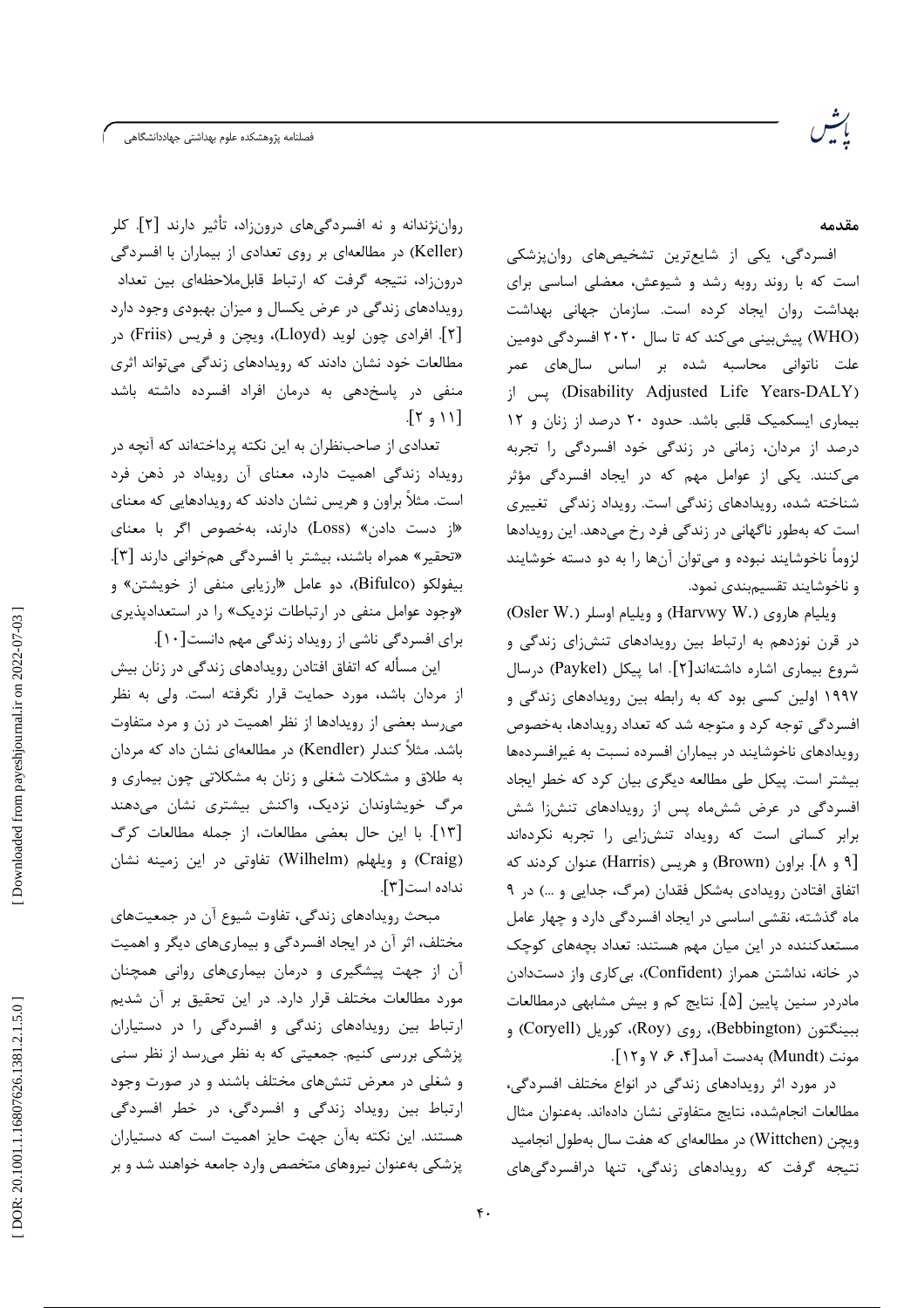بررسی رویدادهای زندگی و …

ات<br>ماییل ستاره محسنىفر و همكاران

علامت، سه تا پنج گزینه قرار میگیرد. بیشترین نمره در این

۲- یرسش نامه افسردگی یک (BDI): این پرسش نامه توسط

فرد مورد مطالعه نمرهبندی میشود و شامل ۲۱ گروه جمله و هرگروه از جملات شامل چهار گزینه بوده، بیشترین نمره طبق

۳- پرسشنامه رویدادهای زندگی هولمز و راهه

(Holmes & Rahe): ۴۳ رویداد زندگی در عرض ۱۲ ماه

گذشته را بررسی میکند که شامل رویدادهای متنوعی چون

مرگ همسر و طلاق، تخلفات جزیی از قانون و گذراندن

۴- پرسشنامه شخصیت مینهسوتا (MMPI): توسط فرد مورد

مطالعه تکمیل میشود و دارای ۷۱ سؤال است که با «بلی» یا

«خیر» پاسخ داده میشود و جنبههای مختلفی چون افسردگی،

بدبینی و هیپومانی را نشان میدهد. در این مطالعه، نمره D

(افسردگی) و K (معیار سنجش میزان دفاعیبودن شخص)

جدول شماره ۱ توزیع فراوانی آزمودنیهای پژوهش را بر

حسب سن، وضعیت تأهل و داشتن یا نداشتن فرزند نشان

معيار ٧٥ است [ ١ ].

اين معيار ۶۳ است[١].

تعطيلات است.

مورد نظر بود.

مے ٖدھد.

عهده آنان است که در پی ریزی ارکان اصلی تخصص در این مرزوبوم مشارکت فعال داشته باشند و به شکلهای مختلف به معالجه بیماران در مراکز دولتی و خصوصی بیردازند و نیز امکان دارد که عدهای در شغلهای اجرایی، دارای مسئولیتهای مهم و حساس باشند. با توجه به این که بعضی از مطالعات نشان دادهاند وجود علايم افسردگي، حتى بدون نشانگان كامل بالینی، با اتلاف ساعات کاری و میزان بیشتر مرگومیر همراه است، این بررسی اهمیت ویژهای خواهد یافت. مواد و روش کار

پژوهش حاضر، یک طرح توصیفی- تحلیلی و از نوع مقطعی است. ۲۳۳ دستیار که بر اساس جدول اعداد تصادفی انتخاب شده بودند در بیمارستانهای وابسته به دانشگاههای علوم یزشکی تهران، شهید بهشتی و ایران مورد بررسی قرار گرفتند. با توجه به فهرست دستیاران که از کتاب راهنمای امتحان دستیاری استخراج شد نسبت دستیاران مرد به زن تقریباً دو برابر بود. بنابراین در نمونهگیری هم این نسبت رعایت شد. در ضمن، دستیاران سالهای اول و آخر با توجه به شرایط خاص تنش;ایی که داشتند (فشارهای ناشی از شروع تحصیل و تطابق با مشکلات احتمالی در دستیاران سال اول و امتحان دانشنامه تخصصی و دورنمای کاری در دستیاران سال آخر) از مطالعه حذف شدند. سیس پرسش،نامههای زیر تکمیل گردید:

۱- پرسشنامه افسردگی همیلتون (HDI): این پرسشنامه بهگونهای طراحی شده است که ارزیاب، پس از انجام مشاهدات بالینی به درجهبندی کمی علایم مختلف افسردگی بپردازد. پرسشنامه دارای ۲۴ علامت افسردگی است که در مقابل هر

دستیاران مرد (۵۲-n) جمع(۱۳۳=n) دستیاران زن (۸۱=n) متوسط سن ( انحراف معیا، )  $T1(T/90)$  $T1(T/9T)$  $\mathbf{r} \cdot (\mathbf{r}/\mathbf{q}\mathbf{r})$ وضعيت تأهل (درصد)  $\mathcal{M}(\mathcal{F})$  $9 \cdot (\Delta 9)$ متأهل  $\Delta \Upsilon$ (۶ $\Delta$ )  $9.79)$  $FT(f)$  $\Upsilon\Lambda(\Upsilon\Delta)$ غير متأهل وجود فرزند در مورد افراد متأهل(درصد)  $PQ(FQ)$  $\mathsf{TA}(\mathsf{f}\mathsf{t})$  $\Upsilon V(\Delta)$ دارای فرزند  $YF(\mathfrak{f9})$  $V\Lambda(\Delta\Delta)$  $\Delta \Upsilon (\Delta \Lambda)$ بدون فرزند

| جدول شماره ۱- توزیع فراوانی آزمودنیهای پژوهش بر حسب سن، وضعیت تأهل و داشتن فرزند |  |
|----------------------------------------------------------------------------------|--|
|----------------------------------------------------------------------------------|--|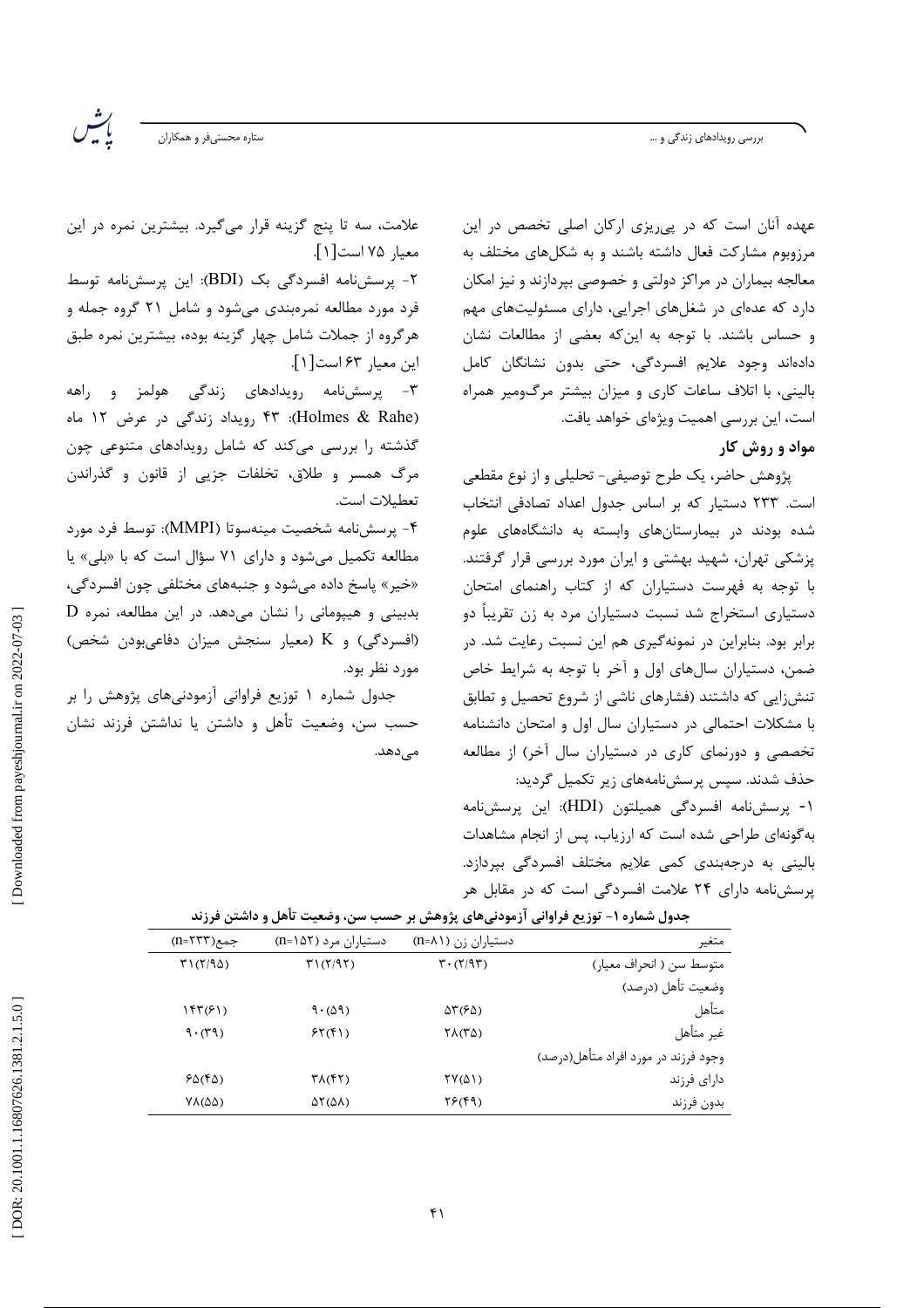.<br>فصلنامه پژوهشکده علوم بهداشتی جهاددانشگاهی

## بافتهها

در جدول شماره ۲، متوسط نمرههای افسردگی و تعداد افراد افسرده طبق معیارهای بک (10<BDI) و همیلتون (HDI≥8) و نیز متوسط تعداد رویدادها ملاحظه میگردد. در مورد نمره D در آزمون MMPI، از آنجا که نمره خاصی از

براساس نمرههای BDI، میزانهای بالاتر افسردگی به ترتیب در رشتههای داخلی (۳/۹ درصد)، جراحی (۳ درصد)، اطفال (۲/۶ درصد)، زنان (۲/۱ درصد) و یاتولوژی و چشم پزشکی (۱/۳ در صد) بود.

| جندوں سندرہ ، – سیانچیں تشریعی احسرت سی، بعضات روپیدانغو و تاریخیہ ایوان احسرتان |                           |                                                                    |                                            |  |  |  |  |  |
|----------------------------------------------------------------------------------|---------------------------|--------------------------------------------------------------------|--------------------------------------------|--|--|--|--|--|
| جمع                                                                              | دستياران مرد              | دستياران زن                                                        | متغير                                      |  |  |  |  |  |
| $\Delta$ /YY( $\Delta$ /FF)                                                      | f/9Q(f/9f)                | $Y/YY(F/Y\lambda)$                                                 | ميانگين نمره BDI (انحراف معيار)            |  |  |  |  |  |
| $Q(Y \setminus (Y Y \wedge))$                                                    | $f/f9(7/9\lambda)$        | 8/88(8/89)                                                         | میانگین نمره HDI (انحراف معیار)            |  |  |  |  |  |
| Y/Y(Y,Y,Y)                                                                       | $P/Y(Y \Lambda \cdot)$    | $\Lambda/\mathfrak{f}\Lambda(\mathsf{Y}/\mathfrak{q}\mathfrak{q})$ | میانگین نمره MMPI- D (انحراف معیار)        |  |  |  |  |  |
| f(x)                                                                             | $\Upsilon f(\lambda)$     | $\Gamma$ $(\tilde{\Upsilon}$ $\tilde{\Upsilon})$                   | تعداد افراد افسرده طبق معيار بك(درصد)      |  |  |  |  |  |
| $\Delta V(\Upsilon \Upsilon/\Delta)$                                             | $\Upsilon$ Y $(\Upsilon)$ | $\mathbf{r} \cdot (\mathbf{r} \mathbf{v})$                         | تعداد افراد افسرده طبق معيار هميلتون(درصد) |  |  |  |  |  |
| $P/\uparrow\uparrow(\uparrow/\uparrow\wedge\cdot)$                               | $9/0V(0/\cdot 9)$         | $9/79(9/7 \cdot )$                                                 | ميانگين تعداد رويدادها (انحراف معيار)      |  |  |  |  |  |

حدول شماره ۲– میانگین نمروهای اف سردى تعداد روبدادها ودرصد افراد افر

> به عنوان افسردگی در کتب مرجع وجود ندارد، طبق آنچه  ${\rm D}$ که در نمودار رسم شده MMPI، مرز اختلال شخصیت شمرده می شود، نمره ١٢ به بالا برای مردها و نمره ١۴ به بالا برای زنها افسردگی در نظر گرفته شد.

> بر اساس آزمون آماری من- ویتنی (Mann-Whitney) مشخص شد که بالا بودن نمره بک و همیلتون ارتباطی با سابقه خانوادگی یا سابقه قبلی بیماری روانی ندارد. نیز با استفاده از ضریب همبستگی پیرسون معلوم شد که بالا بودن نمره K در آزمون شخصیت MMPI، با پایین بودن نمرههای بک و همیلتون، همخوانی قابل ملاحظهای از نظر آماری دارد. نمره K، میزان دفاعی بودن فرد را نشان میدهد و بالا بودن آن بیانگر آن است که آزمودنی، بهطور ناخودآگاه، تمایل به پنهان کردن مشکلات عاطفی و روانی خود دارد. ممکن است در بعضی از کسانی که نمرههای پایین افسردگی داشتند، بالا بودن میزان دفاع در مقابل آشکارشدن مشکلات روانی، علت منفی شدن آزمون باشد. بنابراین احتمال دارد شیوع واقعی افسردگی در دستیاران، بالاتر از دستاوردهای این مطالعه باشد. همچنین با استفاده از آزمون مجذور كاي (Chi-square) وضريب همبستگی پیرسون بین جنس، سن، رشته تحصیلی، تأهل، تعداد فرزند و مذهب با افسردگی رابطه معنیداری وجود نداشت.

براساس أزمون هميلتون، پنج رشته اول عبارت بودند از: جراحی و داخلی (هر یک با ۳/۹ درصد)، اطفال و زنان (هر یک با ۲/۶ درصد) و پاتولوژی (۲/۱ درصد). همانطور که گفته شد از نظر آماری، اختلاف رشتهها معنیدار نبود ولی بین نمرات بک، همیلتون و MMPI-D همخوانی قابلملاحظهای وجود داشت (P<۰/۰۰۱). برای تعیین ارتباط رویدادهای زندگی با افسردگی نیز، از آزمون t استفاده شد و مشخص شد که تعداد رویدادها با بالا بودن نمره BDI و همیلتون ارتباط معنیدار دا, د.

در بین رویدادها، سه رویداد بود که هیچیک از دستیاران در سال گذشته تجربه نکرده بودند. این سه رویداد عبارتند از: مرگ همسر، بازنشستگی و توقیف اموال بهخاطر وام یا رهن. ينج رويدادي كه بيش از بقيه موارد به آن پاسخ مثبت داده شده بود، بهترتیب عبارتند از: تغییر محل سکونت (۳۶/۴ درصد)، تغییر در شرایط زندگی (۳۶ درصد)، تغییر در شرایط یا ساعات کار (۳۵/۱ درصد)، تغییر در میزان دور هم جمع شدن افراد خانواده (۳۲/۶ درصد) و تغییر در وضع سلامت یکی از اعضای خانواده (۲۸/۳ درصد).

وقتی رویدادها به تفکیک جنس بررسی شدند، تغییراتی مشاهده شد. بهطوری که رتبه سوم رویدادها در دستیاران مرد، متعلق به تغییر در وضع مالی و گذراندن تعطیلات (هریک با ۳۰/۹ درصد) بود. در دستیاران زن، تغییر در میزان دور هم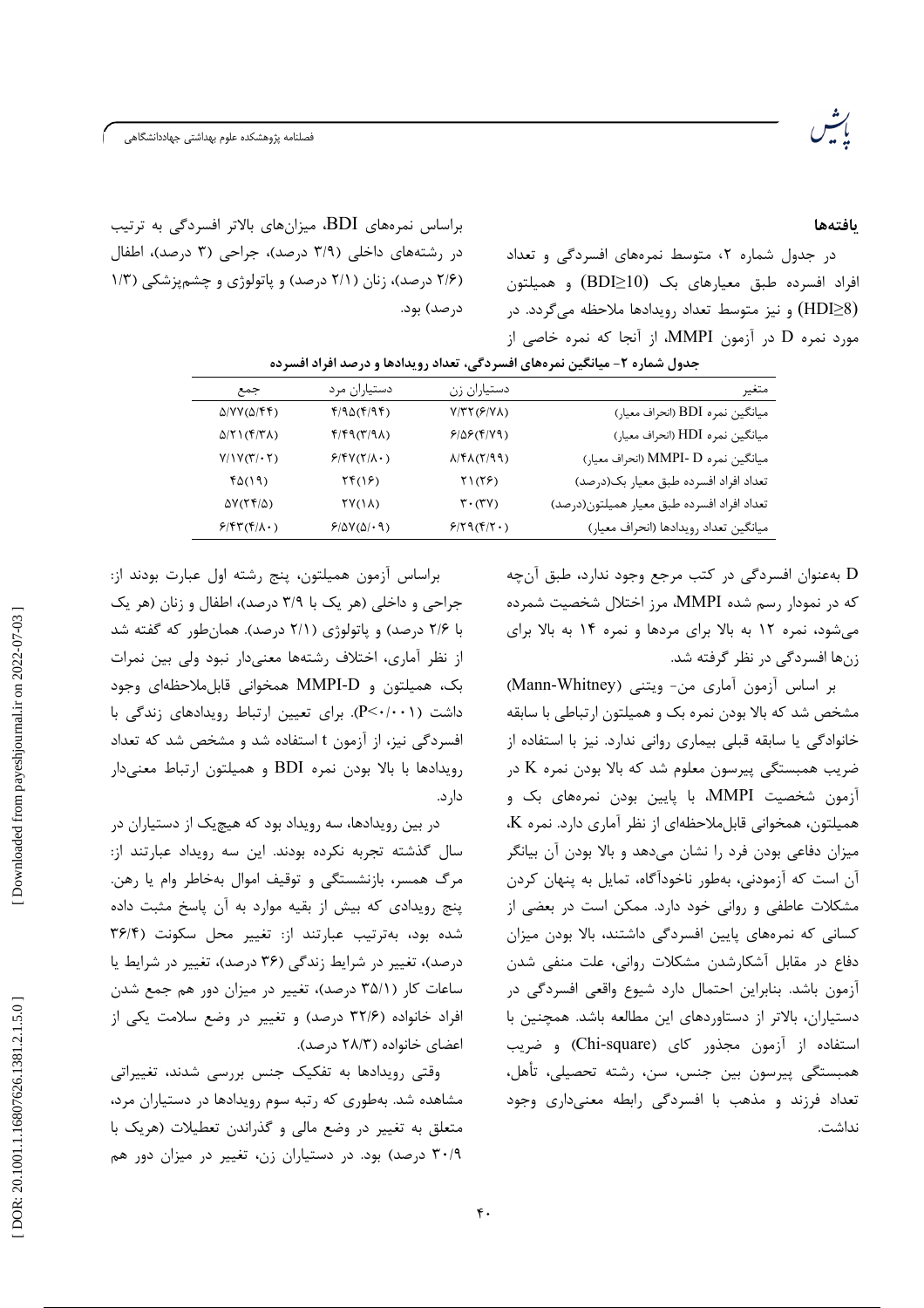بررسی رویدادهای زندگی و …

 $\bigcup_{n=1}^{\infty}$ ستاره محسنىفر و همكاران

همیلتون، با استفاده از آزمون مجذور کای بررسی شد. رویدادهایی که ارتباطشان با افسردگی از نظر آماری معنیدار بود، در جدول شماره ۳ و شکلهای شماره ۱ و ۲ ملاحظه مىگردد.

جمع شدن افراد خانواده، بيشتر از بقيه رويدادها تجربه شده بود (۴۳/۲ درصد) و پس از آن تغییر محل سکونت و تغییر در شرایط زندگی (هریک با ۳۷ درصد) و تغییر در شرایط یا ساعات کار (۳۱/۱ درصد) قرار داشت. سپس رویدادها به تفکیک از نظر ارتباط با افسردگی، طبق نمرههای بک و

| جمع                      |                                                                                                                                                                                                                                                                                                                                           |                                                                                                                                |                          | دستیاران زن مرد                                                           |            | رويداد                               |
|--------------------------|-------------------------------------------------------------------------------------------------------------------------------------------------------------------------------------------------------------------------------------------------------------------------------------------------------------------------------------------|--------------------------------------------------------------------------------------------------------------------------------|--------------------------|---------------------------------------------------------------------------|------------|--------------------------------------|
| HDI                      | <b>BDI</b>                                                                                                                                                                                                                                                                                                                                | HDI                                                                                                                            | <b>BDI</b>               | HDI                                                                       | <b>BDI</b> |                                      |
|                          | For the second control of the second control of the second control of the second control of the second control of the second control of the second control of the second control of the second control of the second control o                                                                                                            |                                                                                                                                |                          |                                                                           |            | ازدواج                               |
| $^{+}$                   | $\mathcal{A}^{\mathcal{A}}$ , and the set of the set of the set of the set of the set of the set of the set of the set of the set of the set of the set of the set of the set of the set of the set of the set of the set of the set of t                                                                                                 |                                                                                                                                |                          |                                                                           |            | آسیب یا بیماری خود شخص               |
| $^{+}$                   | where the contribution of the contribution of the contribution of the contribution of the contribution of the contribution of the contribution of the contribution of the contribution of the contribution of the contributio                                                                                                             |                                                                                                                                |                          |                                                                           |            | مشكلات با والدين همسر                |
|                          | $\mathcal{L}_{\mathcal{A}}$ , and the set of the set of the set of the set of the set of the set of the set of the set of the set of the set of the set of the set of the set of the set of the set of the set of the set of the set of th                                                                                                |                                                                                                                                |                          |                                                                           |            | پیشرفتهای شخصی برجسته                |
|                          | en al constituit de la constitution de la constitution de la constitution de la constitution de la constitution                                                                                                                                                                                                                           |                                                                                                                                |                          |                                                                           | $\pm$      | تغییر در شرایط زندگی                 |
|                          | $\frac{1}{2} \left( \left( \begin{array}{cc} 1 & 0 & 0 \\ 0 & 0 & 0 \\ 0 & 0 & 0 \\ 0 & 0 & 0 \\ 0 & 0 & 0 \\ 0 & 0 & 0 \\ 0 & 0 & 0 \\ 0 & 0 & 0 \\ 0 & 0 & 0 \\ 0 & 0 & 0 \\ 0 & 0 & 0 & 0 \\ 0 & 0 & 0 & 0 \\ 0 & 0 & 0 & 0 \\ 0 & 0 & 0 & 0 \\ 0 & 0 & 0 & 0 & 0 \\ 0 & 0 & 0 & 0 & 0 \\ 0 & 0 & 0 & 0 & 0 \\ 0 & 0 & 0 & 0 & 0 \\ 0$ |                                                                                                                                |                          |                                                                           | $\pm$      | مشکل با رییس                         |
|                          | $\frac{1}{2} \left( \left( \begin{array}{cc} 1 & 0 & 0 \\ 0 & 0 & 0 \\ 0 & 0 & 0 \\ 0 & 0 & 0 \\ 0 & 0 & 0 \\ 0 & 0 & 0 \\ 0 & 0 & 0 \\ 0 & 0 & 0 \\ 0 & 0 & 0 \\ 0 & 0 & 0 \\ 0 & 0 & 0 & 0 \\ 0 & 0 & 0 & 0 \\ 0 & 0 & 0 & 0 \\ 0 & 0 & 0 & 0 & 0 \\ 0 & 0 & 0 & 0 & 0 \\ 0 & 0 & 0 & 0 & 0 \\ 0 & 0 & 0 & 0 & 0 & 0 \\ 0 & 0 & 0 & 0$  |                                                                                                                                |                          | $\pm$ 100 km s $^{-1}$ .                                                  |            | تغيير فعاليتهاى اجتماعى              |
|                          | والمستوفي والمستوفي والمستوفي والمستوفي والمتواطن                                                                                                                                                                                                                                                                                         |                                                                                                                                |                          |                                                                           | $\pm$      | تغيير عادات غذايي                    |
|                          | $\mathcal{L}(\mathcal{L}^{\mathcal{L}})$ , and $\mathcal{L}^{\mathcal{L}}$ , and $\mathcal{L}^{\mathcal{L}}$ , and $\mathcal{L}^{\mathcal{L}}$                                                                                                                                                                                            |                                                                                                                                |                          | $\pm$ 100 $\pm$ 100 $\pm$                                                 | $\pm$      | گرفتن وام کوچک                       |
|                          |                                                                                                                                                                                                                                                                                                                                           |                                                                                                                                |                          |                                                                           | $\pm$      | تغییر در عادات خواب                  |
| $\overline{\phantom{a}}$ | the control of the control of the control of                                                                                                                                                                                                                                                                                              |                                                                                                                                |                          | $^+$                                                                      | $\ddot{}$  | تغییر در میزان دور هم جمعشدن خانواده |
| $^{+}$                   | $\mathcal{A}^{\mathcal{A}}$ and $\mathcal{A}^{\mathcal{A}}$ are the set of the set of the set of the set of the set of the set of the set of the set of the set of the set of the set of the set of the set of the set of the set of the set of the s                                                                                     |                                                                                                                                |                          | $\frac{1}{2}$ , and $\frac{1}{2}$ , and $\frac{1}{2}$ , and $\frac{1}{2}$ |            | مشكلات جنسى                          |
|                          | $^+$                                                                                                                                                                                                                                                                                                                                      | $\mathcal{L}(\mathcal{L}^{\mathcal{L}})$ and $\mathcal{L}^{\mathcal{L}}$ are the set of the set of $\mathcal{L}^{\mathcal{L}}$ | $\overline{\phantom{a}}$ |                                                                           |            | تغییر در میزان جروبحث با همسر        |

جدول شماره ۳- رویدادهایی که با افسردگی ارتباط معنیدار داشتند

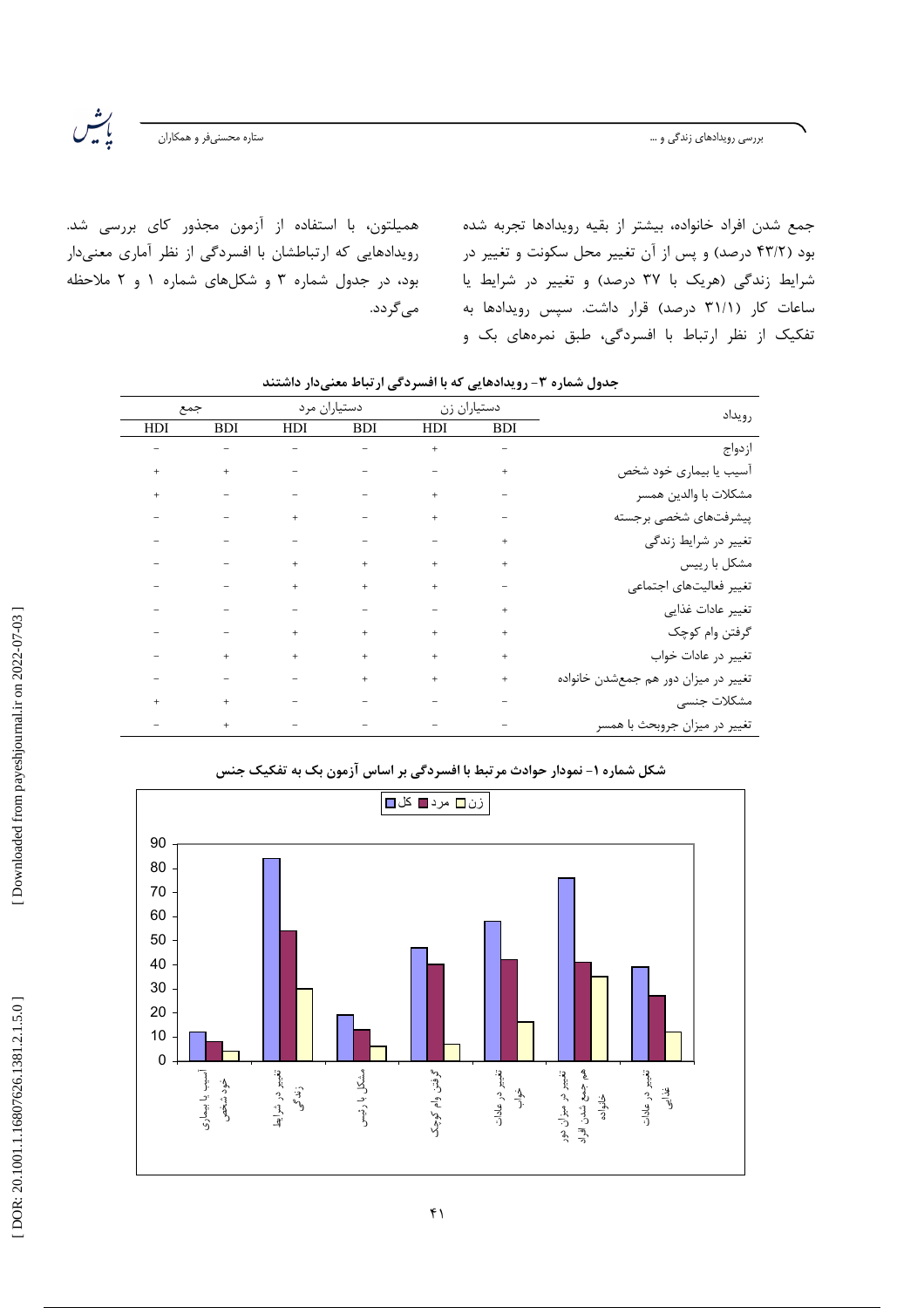

شکل شماره ۲- نمودار حوادث مرتبط با افسردگی بر اساس آزمون همیلتون به تفکیک جنس

## بحث و نتیجهگیری

یافتههای پژوهش حاضر نشان داد که رویدادهای زندگی با ايجاد افسردگى ارتباط دارد. اين يافته همخوان با يافتههاى مطالعات قبلی است [۲، ۵ و ۶]. همچنین رویدادهای مرتبط با افسردگی در دستیاران مرد، از آن جهت که در ارتباط با مسایل شغلی بود، به مطالعه کندلر شباهت داشت[۱۳]. ولی در مطالعه کندلر، طلاق و جدایی هم با افسردگی مردان دارای ارتباط شناخته شده بود که درپژوهش حاضر، چنین ارتباطی مشاهده نشد که علت آن می تواند ناچیز بودن موارد طلاق در این نمونه باشد. (دو مورد در سال گذشته). در دستیاران زن، رویدادهایی كه ارتباط معنى دار با افسردگى داشت بيشتر مسايل شخصى يا مربوط به همسر بود. در حالی که در مطالعه کندلر، زنان بیشتر به مشکلات افراد نزدیک (مثلاً بیماری یا مرگ یکی از اعضای خانواده) واكنش نشان مىدادند.

میزان افسردگی در این مطالعه، طبق معیار بک و همیلتون، به ترتیب ۱۹ و ۲۴/۵ درصد بود که در دستیاران مرد ۱۶ و ۱۸ درصد و در دستیاران زن ۲۶ و ۳۷ درصد بود. این ارقام را نمی توانیم با آنچه که در متون و مقالات در مورد شیوع افسردگی ذکر شده مقایسه کنیم. چرا که در اکثر مطالعات، منظور از افسردگی، افسردگی اساسی بر اساس معیارهای

تشخيصي DSM يا ICD است. اما در مطالعه حاضر، وجود افسردگی بر اساس پرسشنامه، ملاک بوده است.

این که تقریباً از هر ۵ دستیار، یکی دچار افسردگی بوده است حایز اهمیت است. همچنان که قبلاً ذکر شد طبق مطالعات، افراد افسرده خفيف، نسبت به جمعيت عادى، احتمال بیشتری دارد که کار خود را از دست بدهند ساعات کار بیشتری را تلف میکنند و میزان عوارض آنها شبیه افسردگی اساسی است. به نظر میرسد اکثر رویدادهایی که در دستیاران، با افسردگی همخوانی نشان دادهاند، با مداخله بهموقع و کافی، کمعارضه خواهند بود. با توجه به محدود بودن وقت دستياران و مسئولیتهای زیادی که بر عهده آنان است، شاید لازم باشد مراکز روانپزشکی خاصی در دسترس آنان قرار گیرد. همجنان که در هنگام انجام مطالعه، تعداد قابل ملاحظهای از دستیاران، مایل به پیگیری مسایل روان پزشکی خود بودند که یا از قبل به آن اذعان داشتند، یا در هنگام انجام مصاحبه و آزمونها متوجه آن شده بودند. اما با وجود راهنماییهای لازم برای مراجعه به درمانگاههای بیمارستانی یا اساتید روانپزشکی، تنها یک مورد مراجعه انجام شد. امید است که این تحقیق، راهی باشد برای توجه بیشتر مسئولین به مشکلات کسانی که بی شک در آینده